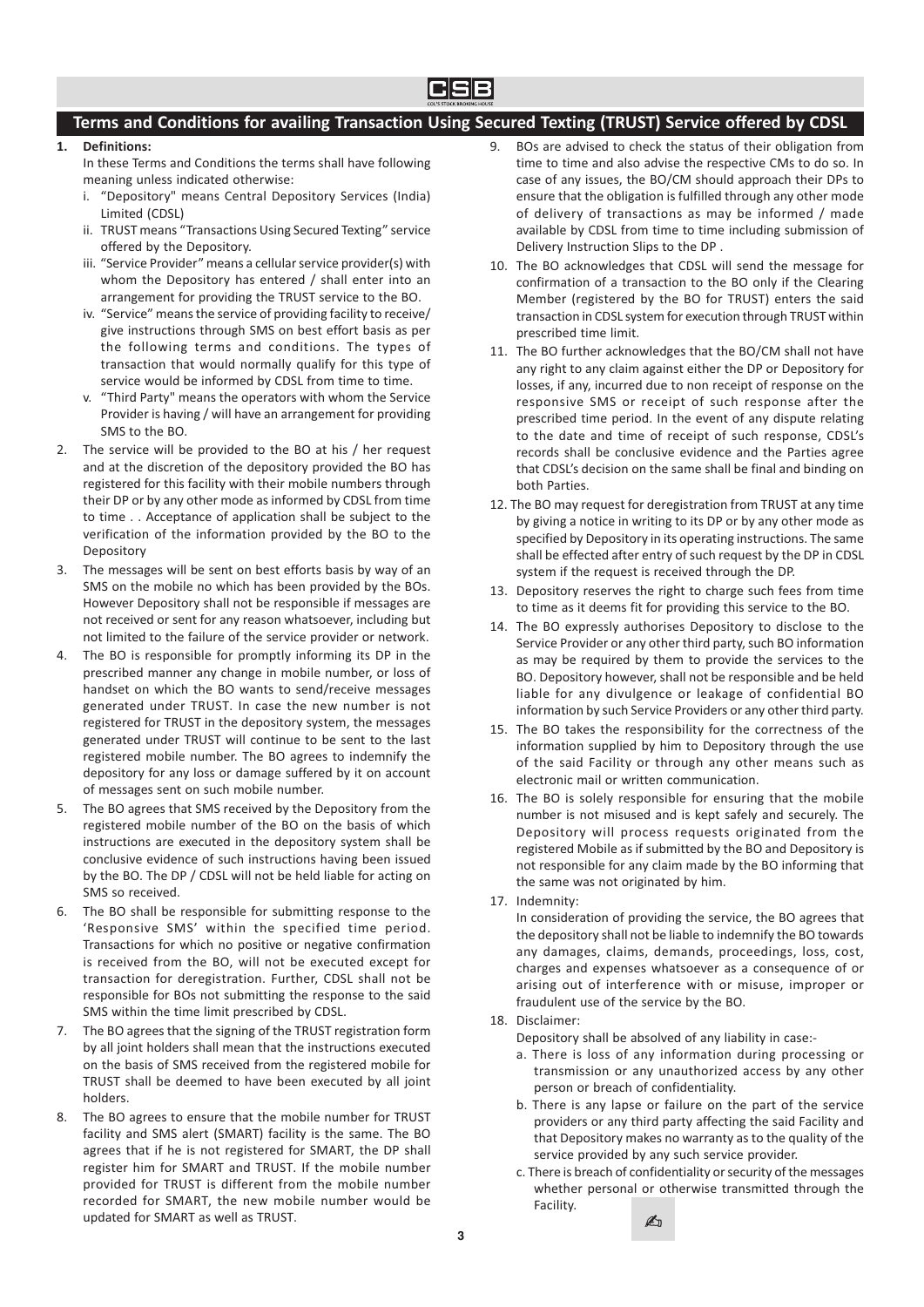

# Terms and Conditions-cum-Registration / Modification Form for receiving SMS Alerts from CDSL

## Definitions:

In these Terms and Conditions the terms shall have following meaning unless indicated otherwise:

- 1. "Depository" means Central Depository Services (India) Limited a company incorporated in India under the Companies Act 1956 and having its registered office at 17th Floor, P.J. Towers, Dalal Street, Fort, Mumbai 400001 and all its branch offices and includes its successors and assigns.
- 2. 'DP' means Depository Participant of CDSL. The term covers all types of DPs who are allowed to open demat accounts for investors.
- 3. 'BO' means an entity that has opened a demat account with the depository. The term covers all types of demat accounts, which can be opened with a depository as specified by the depository from time to time.
- 4. SMS means "Short Messaging Service"
- 5. "Alerts" means a customized SMS sent to the BO over the said mobile phone number.
- 6. "Service Provider" means a cellular service provider(s) with whom the depository has entered / will be entering into an arrangement for providing the SMS alerts to the BO.
- 7. "Service" means the service of providing SMS alerts to the BO on best effort basis as per these terms and conditions.

## Availability:

- 1. The service will be provided to the BO at his / her request and at the discretion of the depository. The service will be available to those accountholders who have provided their mobile numbers to the depository through their DP. The services may be discontinued for a specific period / indefinite period, with or without issuing any prior notice for the purpose of security reasons or system maintenance or for such other reasons as may be warranted. The depository may also discontinue the service at any time without giving prior notice for any reason whatsoever.
- 2. The service is currently available to the BOs who are residing in India.
- 3. The alerts will be provided to the BOs only if they remain within the range of the service provider's service area or within the range forming part of the roaming network of the service provider.
- 4. In case of joint accounts and non-individual accounts the service will be available, only to one mobile number i.e. to the mobile number as submitted at the time of registration / modification.
- 5. The BO is responsible for promptly intimating to the depository in the prescribed manner any change in mobile number, or loss of handset, on which the BO wants to receive the alerts from the depository. In case of change in mobile number not intimated to the depository, the SMS alerts will continue to be sent to the last registered mobile phone number. The BO agrees to indemnify the depository for any loss or damage suffered by it on account of SMS alerts sent on such mobile number.

## Receiving Alerts:

1. The depository shall send the alerts to the mobile phone number provided by the BO while registering for the service or to any such number replaced and informed by the BO from time to time. Upon such registration / change, the depository shall make every effort to update the change in mobile number within a reasonable period of

time. The depository shall not be responsible for any event of delay or loss of message in this regard.

- 2. The BO acknowledges that the alerts will be received only if the mobile phone is in 'ON' and in a mode to receive the SMS. If the mobile phone is in 'Off'' mode i.e. unable to receive the alerts then the BO may not get / get after delay any alerts sent during such period.
- 3. The BO also acknowledges that the readability, accuracy and timeliness of providing the service depend on many factors including the infrastructure, connectivity of the service provider. The depository shall not be responsible for any non-delivery, delayed delivery or distortion of the alert in any way whatsoever.
- 4. The BO further acknowledges that the service provided to him is an additional facility provided for his convenience and is susceptible to error, omission and/ or inaccuracy. In case the BO observes any error in the information provided in the alert, the BO shall inform the depository and/ or the DP immediately in writing and the depository will make best possible efforts to rectify the error as early as possible. The BO shall not hold the depository liable for any loss, damages, etc. that may be incurred/ suffered by the BO on account of opting to avail SMS alerts facility.
- 5. The BO authorizes the depository to send any message such as promotional, greeting or any other message that the depository may consider appropriate, to the BO. The BO agrees to an ongoing confirmation for use of name, email address and mobile number for marketing offers between CDSL and any other entity.
- 6. The BO agrees to inform the depository and DP in writing of any unauthorized debit to his BO account/ unauthorized transfer of securities from his BO account, immediately, which may come to his knowledge on receiving SMS alerts. The BO may send an email to CDSL at complaints@cdslindia.com. The BO is advised not to inform the service provider about any such unauthorized debit to/ transfer of securities from his BO account by sending a SMS back to the service provider as there is no reverse communication between the service provider and the depository.
- 7. The information sent as an alert on the mobile phone number shall be deemed to have been received by the BO and the depository shall not be under any obligation to confirm the authenticity of the person(s) receiving the alert.
- 8. The depository will make best efforts to provide the service. The BO cannot hold the depository liable for nonavailability of the service in any manner whatsoever.
- 9. If the BO finds that the information such as mobile number etc., has been changed with out proper authorization, the BO should immediately inform the DP in writing.

## Fees:

Depository reserves the right to charge such fees from time to time as it deems fit for providing this service to the BO.

## Disclaimer:

The depository shall make reasonable efforts to ensure that the BO's personal information is kept confidential. The depository does not warranty the confidentiality or security of the SMS alerts transmitted through a service provider. Further, the depository makes no warranty or representation of any kind in relation to the